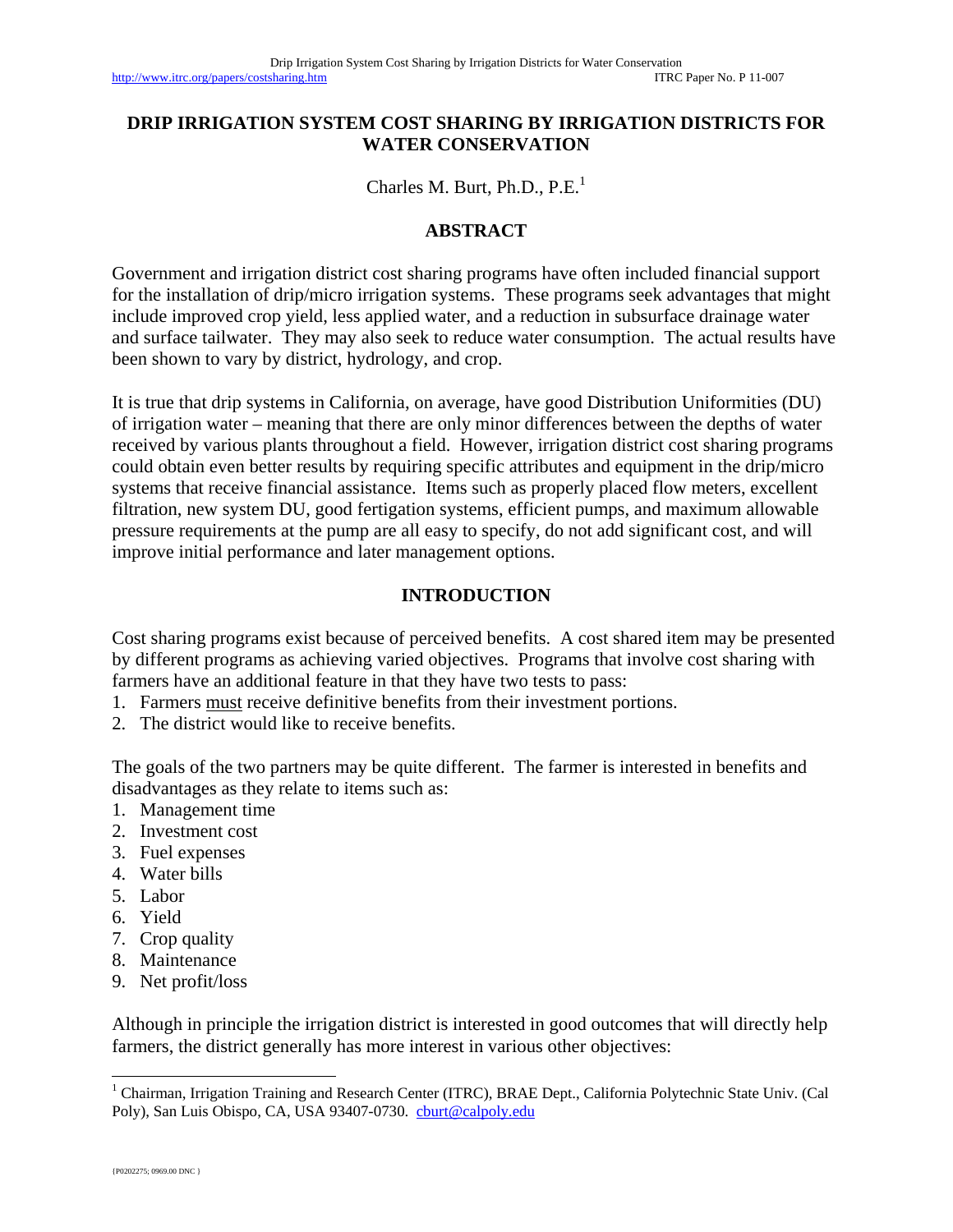- 1. Reduced diversions
- 2. Reduced high water table problems that may cause regional drainage problems, or which might cause difficulties with drain water disposal due to poor water quality
- 3. Reduced surface drainage water recycling (that originated from tailwater), and less sediment from that surface water recycling
- 4. Ability to increase irrigated acreage
- 5. Checking off a box that some state regulator devised to demonstrate that the district is active in water conservation efforts
- 6. Reduced groundwater overdraft
- 7. Reduced irrigation water consumption

This paper addresses three fundamental questions:

- 1. Which of the farmer expectations, if any, are realistic?
- 2. Which of the irrigation district expectations, if any, are realistic?
- 3. How can optimal success of conversion to drip/micro systems (and, as a result, any costsharing program that promotes the conversion) be achieved?

# **ARE FARMER EXPECTATIONS REALISTIC?**

In general, drip/micro irrigation has proven to be a very positive investment. This is clear, based on the continued expansion of drip/micro acreage. But it is also very true that there have been catastrophic failures that have generally been caused by farmers expecting extraordinary benefits from marginal investment in capital and time. Grant programs should be designed to help farmers succeed, and therefore it is important to understand what uncertainties exist, with a goal of then minimizing potential problems.

Uncertainties of drip/micro outcomes from the farmer perspective include:

- 1. The results obtained and the ease of management will depend upon the quality of equipment, the suitability of the design, and existence of certain useful features (which will be explained later). Saying that you have a drip system is like saying "I have a vehicle." It does not reveal very much.
- 2. There are often unexpected fatal errors in design or management in the early stages of drip/micro in a region. Small details become major headaches. Problems can vary from unexpected iron bacteria problems to varmint nibbling damage, human vandalism, salinity buildup patterns, poor yields due to excess or deficit irrigation, or wasps that plug microsprayers. The list is expansive.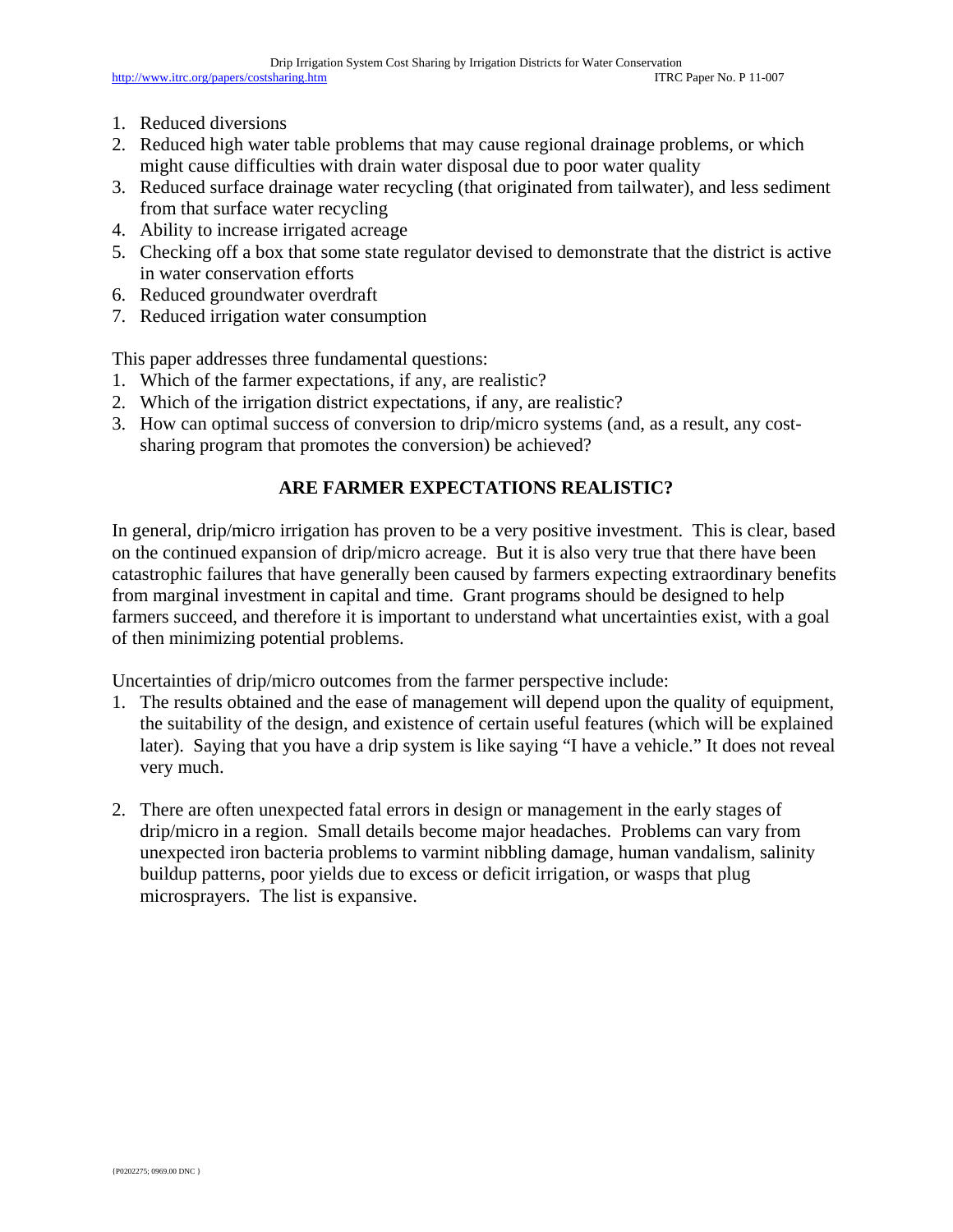

Figure 1. Unexpected leaks in an subsurface drip irrigation (SDI) installation on tomatoes.



Figure 2. Critter cage around valve – but the critters still got in.

3. The more crops that are involved, the more complicated it becomes to design and manage a drip/micro system. Alfalfa, lettuce, processing tomatoes, cotton, pistachios, almonds, table grapes, and wine grapes (as examples) all have unique design and management problems. However, after five to ten years on a specific crop in an area, with progressive farmers and good irrigation dealers who are willing to test and share new information, most of the lessons have been learned. After this break-in period, chances for success on a new field are much greater than for early innovators in an area.

For example, in the San Joaquin Valley of California there are extensive drip/micro systems on crops such as citrus, almonds, pistachios, walnuts, and processing tomatoes. New drip/micro systems on these crops benefit from extensive design and management experience. Specifically, on almonds we know that double line drip or microsprayers are needed, but pistachios do not seem to need an increased wetted soil area. With processing tomatoes, not only is the drip system important, but using the correct tillage equipment is as well. The chance of success of new drip/micro systems greatly improves by building on earlier trial and error and lessons learned.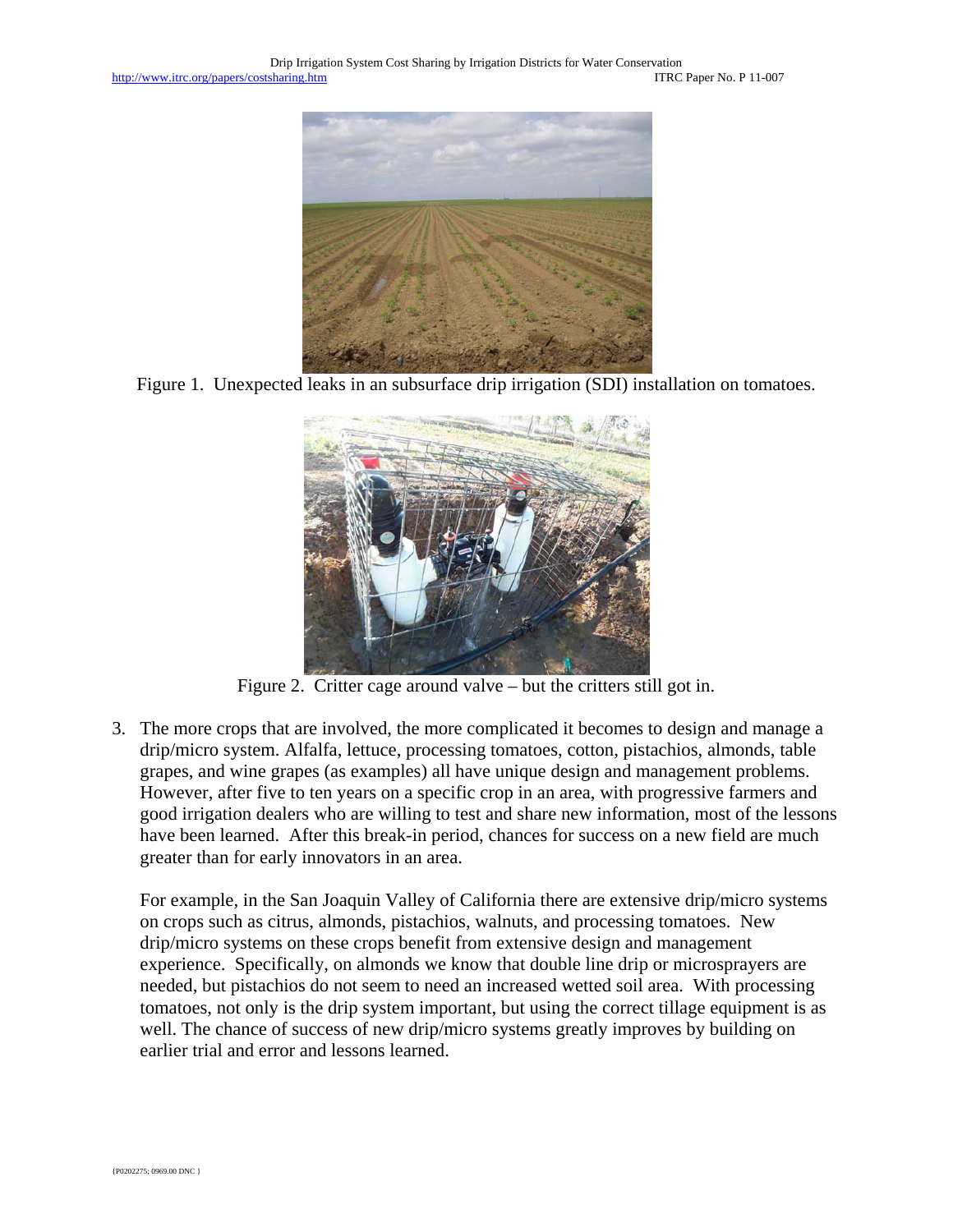

Figure 3. Almonds with double line drip (R) versus pistachios with single line drip (L). Major differences in wetted soil percentages. Note the two hose ends coming out of the ground on the almonds. An earlier SDI system was abandoned.

4. Some crops show major improvements in yield and quality; other crops do not. For example, some of the largest table grape and nectarine farmers in California firmly believe that fruit quality suffers if they use a drip/micro system. The response of many crops such as onions and lettuce will depend upon the crop variety. Cotton requires special care because of its sensitivity to both over-irrigation and under-irrigation, and the timing of both. With other crops such as processing tomatoes, peppers, broccoli, almonds, and varieties of onions, the yield increases have been remarkable when combined with proper fertilizer management. In the last ten years processing tomatoes have moved from about thirty-five tons per acre to double that; average almond yields are now at least double of what was obtained with surface irrigation. Drip on processing tomatoes is especially productive on poor and salty soils.



Figure 4. Cotton on drip that was overirrigated and matured into miniature trees without many bolls.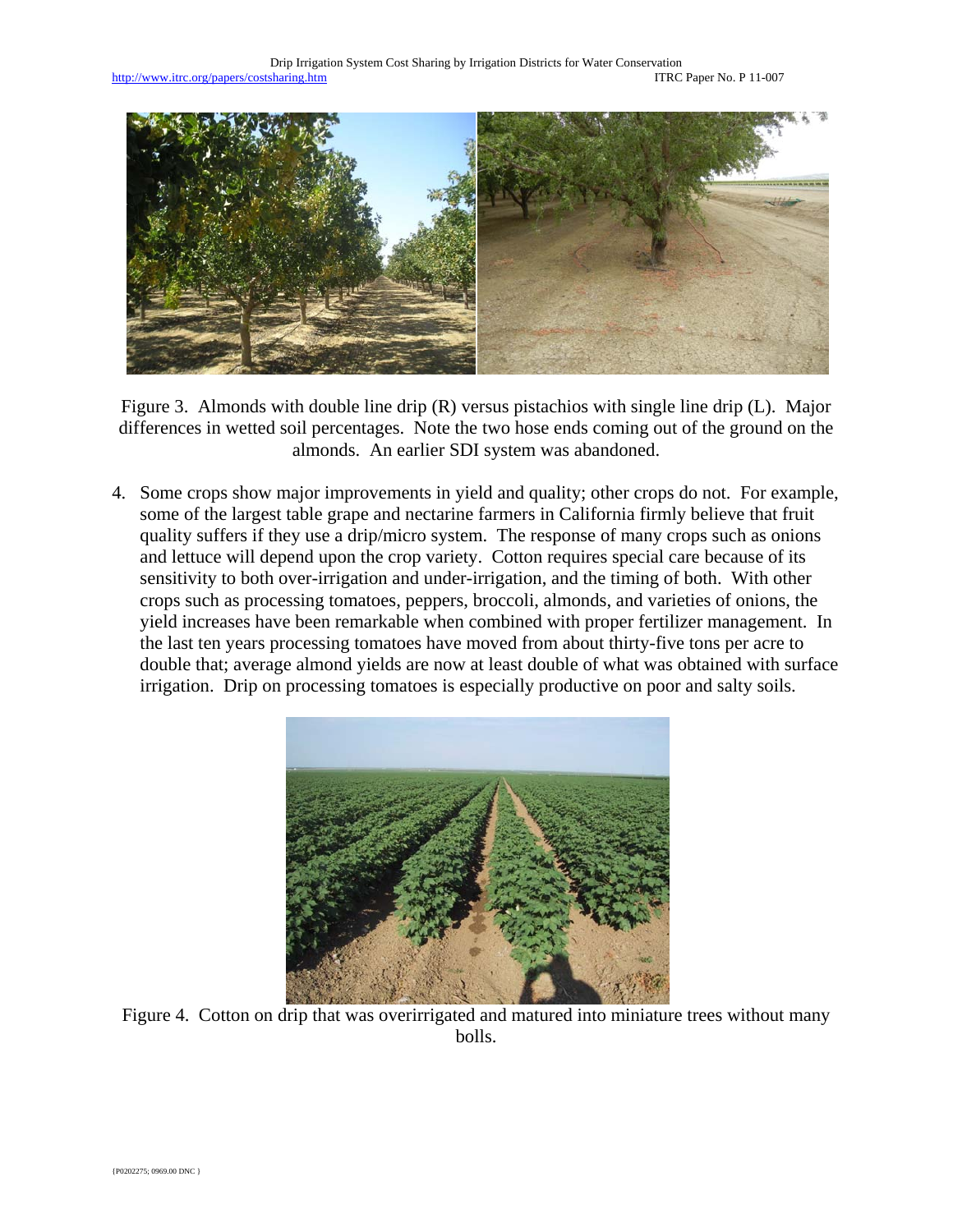- 5. Reduced management time is rare for the first season. In fact, the management time required for unexpected problems can be overwhelming for some farmers. Eventually, unless there are persistent problems (such as coyotes, gophers, etc.) the management time is reduced. What actually happens is that good drip/micro system inherently becomes "more manageable" than other irrigation systems, so the benefits per hour spent can be increased.
- 6. Reduced labor may or may not occur. If a system is poorly designed, or if there are problems with varmints, insects, or plugging, there can be very large labor requirements to maintain a drip/micro system. Some growers in California have abandoned drip systems because of the high maintenance and labor costs. It is also noteworthy that with over 40 years of drip behind us, the majority of excellent drip/micro systems are not automated – the logic is that people need to be in the field anyway.
- 7. Drip/micro systems will cost in the \$1000 \$2500/acre range when all things are considered. Due to the large variability in design requirements for each individual field, costs vary significantly for farmers. But the quality (and therefore, the cost) of irrigation systems proposed by irrigation dealers is highly variable. Farmers have difficulties evaluating the merits of various bid proposals.
- 8. If a previous irrigation system was very inefficient, and if the new drip/micro system is very efficient, there can be substantial water cost savings if the annual applied irrigation water is a large number. However, that water cost savings is based on those two very big assumptions. In general in California, it is likely that the water applied on orchards and vineyards, especially on variable soil and in small fields, is greater with surface irrigation than with drip. On the other hand, if one examines processing tomatoes, the water volume applied on heavier textured soils during the irrigation season is very similar before (with surface irrigation) and after (with drip).
- 9. While there are always exceptions, energy consumption, on the average, increases with drip/micro systems. Many farmers convert to well water instead of surface water because of the flexibility and clean water associated with wells, and drip/micro systems are usually designed to need about 40-45 psi at the pump discharge on a flat field. When compared to an entirely gravity supply system on furrows, the energy requirement for pumping is substantially more with a drip/micro system.

# **ARE IRRIGATION DISTRICT EXPECTATIONS REALISTIC?**

Terms such as "irrigation efficiency" and "water conservation" mean something different to almost everyone, regardless of various attempts to carefully define such terms. Furthermore, any program to improve something should first have an excellent notion of the present status.

"Water conservation" programs should ideally follow a 5-step process:

*Step #1. Create a clear definition of the goals*. For example, reduced water consumption may be a goal. Reduced water consumption will technically mean less evapotranspiration, often with the addition of less flow to salt sinks. This can be entirely different from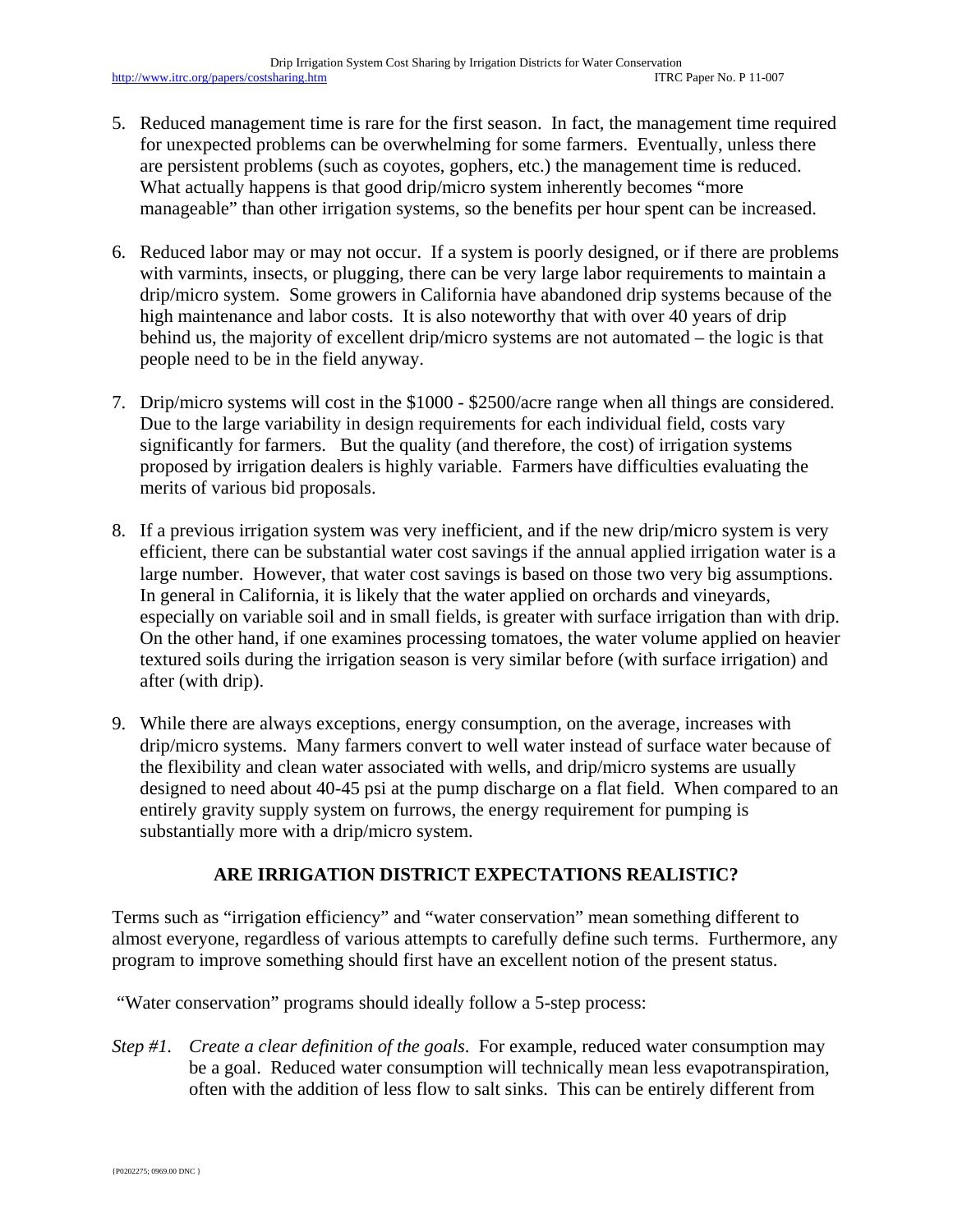applying less water to individual fields. In fact, it is well documented, and intuitive, that healthy, unstressed plants with uniform growth across a field will have a higher evapotranspiration (consumption) rate than fields less healthy plants, stress, and uneven growth.

- *Step #2. Implement a scientific examination of the overall potential to reach the goal*. In most cases involving water conservation on an irrigation district level, this means that an excellent water balance must be developed to determine the sources and destinations of water. For example, if there are large amounts of re-circulation of return flows (surface and subsurface) within the district boundaries, there may be little opportunity to truly conserve water. Keep in mind that this discussion deals with irrigation district goals, not farmer goals (which include higher yields).
- *Step #3. Closely examine what fraction of the potential conserved water, for example, will be addressed by increasing the acreage irrigated by a drip/micro system*.
- *Step #4. Require certain options and performance standards for new drip/micro systems*. For example, requiring a flow meter for each system may seem obvious but it is not necessarily required in some programs. In fact, often very little is required.
- *Step #5. Verify results*. Anticipated results may not meet achieved results, and unless installed performance is verified, it is difficult to know if objectives have been met. For example, this past summer the Irrigation Training and Research Center (ITRC) evaluated thirty-five fields in Westlands Water District that had new, grant-related irrigation systems. The fields were evaluated for both Distribution Uniformity and how well the irrigation scheduling matched evapotranspiration (ET) requirements. To illustrate historical variation, Figure 5 below shows approximately 15 years of results of drip/micro irrigation system evaluations using the standardized Cal Poly ITRC evaluation procedures.

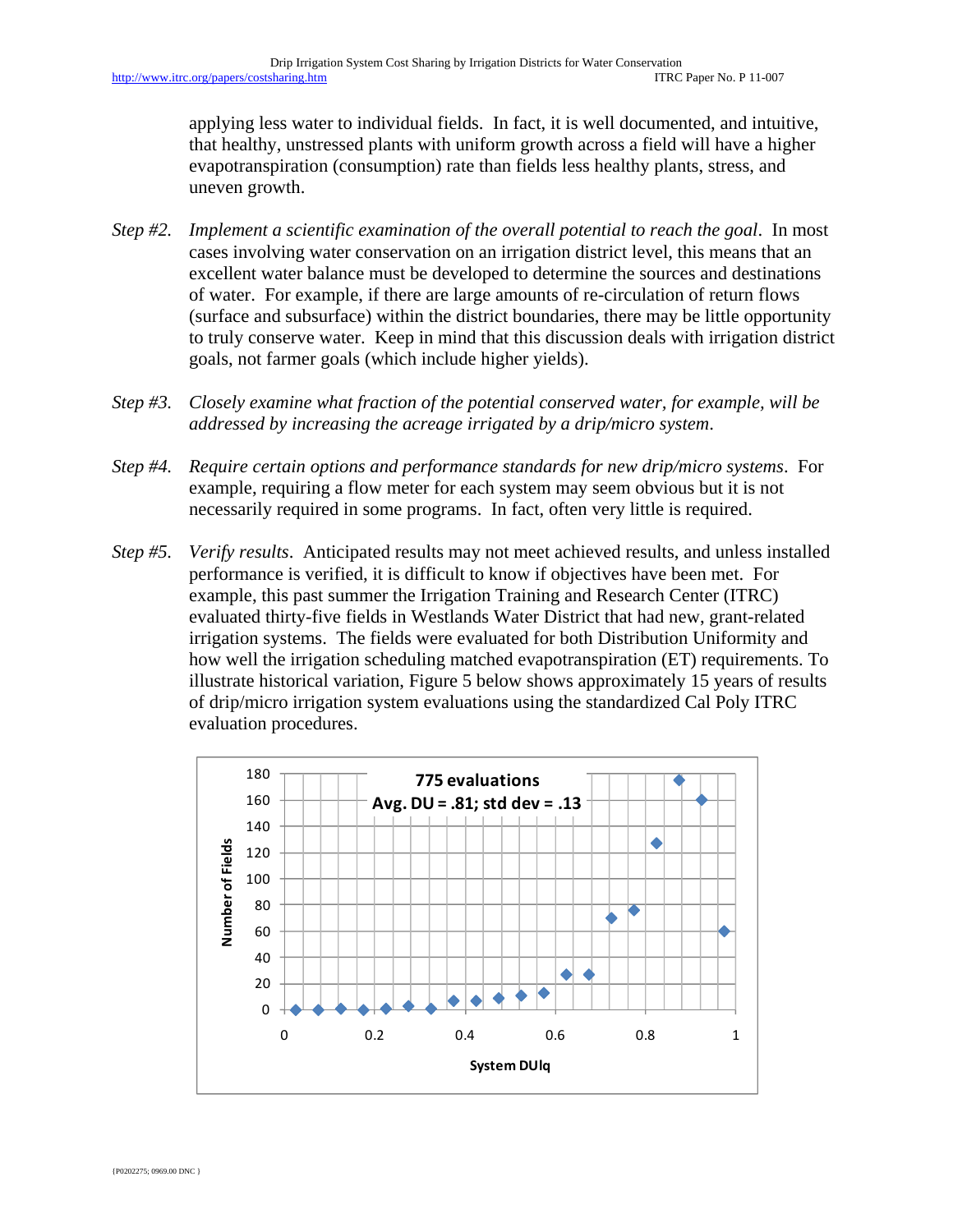Figure 5. Drip/micro irrigation evaluation results from California

# **ESTIMATING REDUCED APPLICATION VOLUMES**

The term "application" refers to the gross applied water, not the net. The word "reduced" infers that there will be a comparison between the "old" and "new" applications. There is no general rule in terms of a specific percentage. Instead, the following items should be noted:

- 1. There can be no valid estimate of application reduction unless one first has well documented historical applications on the same crops.
- 2. The historical applications should be compared against the net requirement (crop ET, plus leaching requirement, minus effective precipitation) to see what the magnitude of application reductions might even be. If the historical application is no more than twenty percent greater than the net requirement, there is likely little change of reduction.

Obviously there are always extreme cases, but they can be identified by following the two points listed above. Perhaps cost sharing programs should only target extreme cases. But in California, with crops such as processing tomatoes that are often grown on "heavy" textured soils in areas with limited water supply, ITRC has documented that typical average reductions in application are in the neighborhood of 10%. It must be emphasized that if the district program goal is to have major differences in application depth (without considering net reduction), this is important. There has been widespread acceptance and support of these programs by farmers, but their goals are different than district goals.

# **ENSURING EXCELLENT PERFORMANCE**

USDA/NRCS has certain requirements for its cost sharing programs but those could be improved. Irrigation district cost sharing programs in California seem to have few requirements regarding specific performance measures or equipment, which means the programs are often relatively unregulated and the results can be questionable. The cost sharing programs typically just pay some percentage of the cost, up to some dollar maximum, of a new irrigation system no questions asked except that it be placed on land within the irrigation district.

There is an existing tool that could be used as the first step in improving these programs. In 1994, the Cal Poly ITRC worked with various utilities and irrigation groups to develop the "Irrigation Consumer Bill of Rights" (ICBR), which was in fact two Bills: one covering general irrigation and the other dealing with drip/micro irrigation. These Bills, which include simple lists of questions regarding irrigation system design and performance, can be found at http://www.itrc.org/reports/icbr/icbr.pdf. Additional information on the Bills can be found in other ITRC reports (use the search engine at www.itrc.org).

The original idea was that irrigation dealers would sit down with customers and review the questions provided in the Bills, in order for both customers and dealers to reach a common understanding of desired performance and technical issues. The customer would know what was being purchased, and the dealer would have a well-informed customer. The intended result was less hassle and better performance. In reality, only a few irrigation dealerships utilize the ICBR. It remains a valuable, if underutilized, tool that can also be helpful for cost-sharing programs.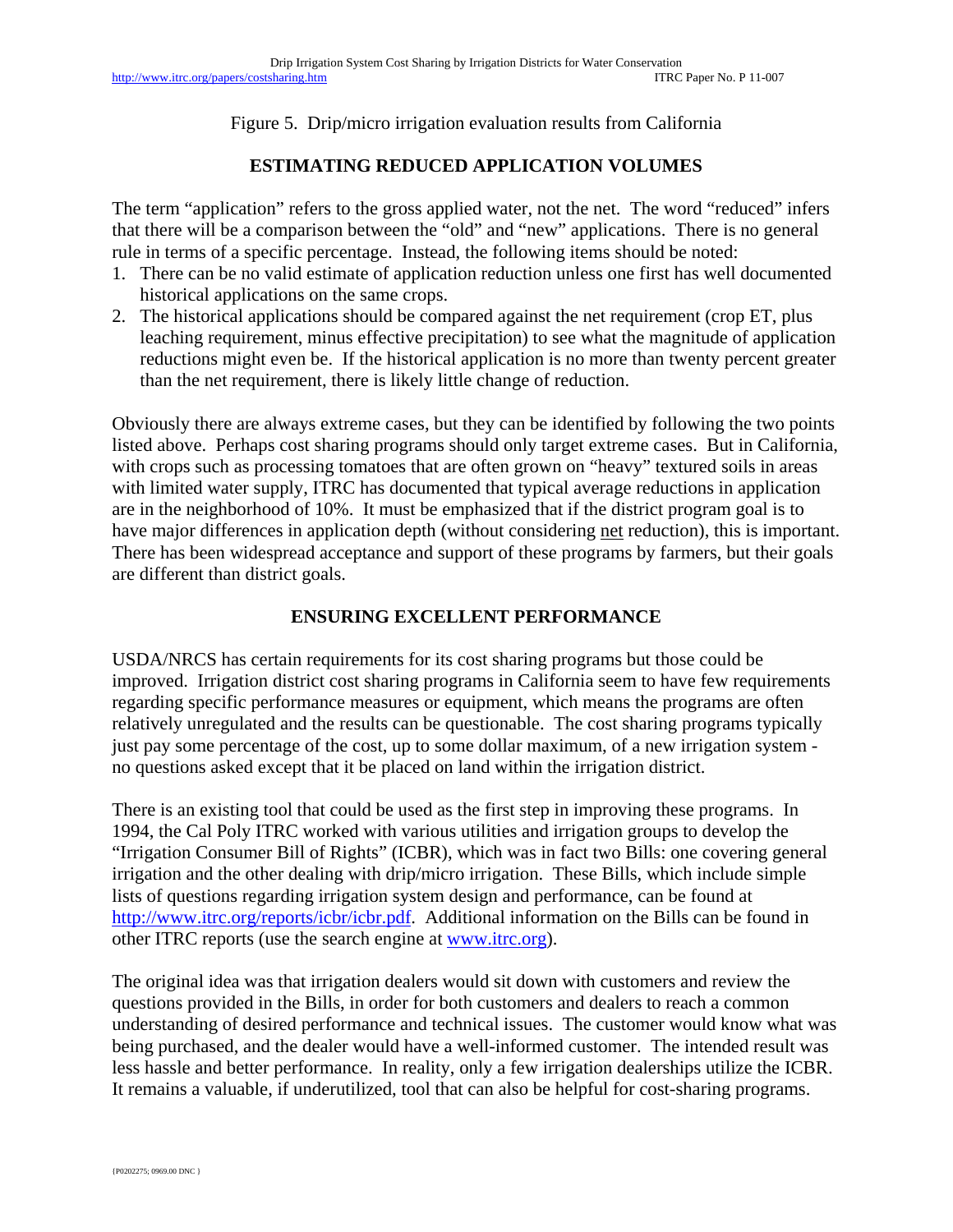The Bills could be tailored with district-specific questions and answers (which the ICBR did not include) for any given program. Discussion and recommendations for some key parameters are outlined below.

Distribution Uniformity (DU). The concepts and computations of a global, system distribution uniformity  $(DU_{1q})$  for a drip system are well established (Burt, 2004 and Burt et al, 1997). The word "system" is emphasized because the DU must account for variations across a whole field, not just along a single hose. New drip/micro irrigation systems should be guaranteed to have a system  $DU_{lq}$  of better than 0.92 (1.0 being perfect), to include all variations in emitter pressure (friction, elevation change, pressure regulator valve variations) and emitter manufacturing variation.

Field Flow Rates. Some programs recommend specific flow rates for a given crop and area. However, the flow rate requirement issue is not so simple.

A huge component of the decision involves selecting the proper "down time" of the system. If a pump only operates for half the time (as compared to 100% operating time), the system flow rate must be doubled. That, in turn, requires twice the horsepower (HP) (but the same HP-hours per year), larger filters, and larger mainline pipe. There are excellent reasons for operating less-than-100% of the time during the period of peak irrigation water demand. These include:

- *Electric utility time-of-use rates*. Farmers may be able to obtain substantially lower dollar per kilowatt hour rates if they agree to not pump for certain hours of the week.
- *Cultural operations*. There may be a need for certain tractor or spraying activities that are not compatible with irrigating at the same time.
- *Safety factor*. It's not a question of if things will break it's only a question of when.

A second question involves the net depth of water required per day or week or month. It is common to use average monthly ET values, and divide by the number of days in the month (for example, thirty-one days for July). By definition, however, an average value is not big enough to cover the month during an unusually hot year, and dividing by thirty-one days per month assumes that the ET for each day is the same, which is untrue. On the other hand, designers know that if they design for the hottest day of the hottest month, the cost will be outlandish. Essentially, this is a question that the grower must answer: How much of a gamble is the grower willing to take when balancing cost and adequate irrigation? Different growers will have different answers; there is no single correct answer. For example, a grower who only has one year to pay off a loan cannot invest as much in a system as another grower might. What is important, and what the ICBR attempts to promote, is that both grower and designer are clear on expectations.

A third question regarding flow rates is how "Irrigation Efficiency" or "DU" are used to obtain a gross flow rate from a net requirement (just looking at ET and hours). If one goes back to the original development of the  $DU_{\text{Iq}}$  concept, that value was intended to be used for irrigation scheduling as follows: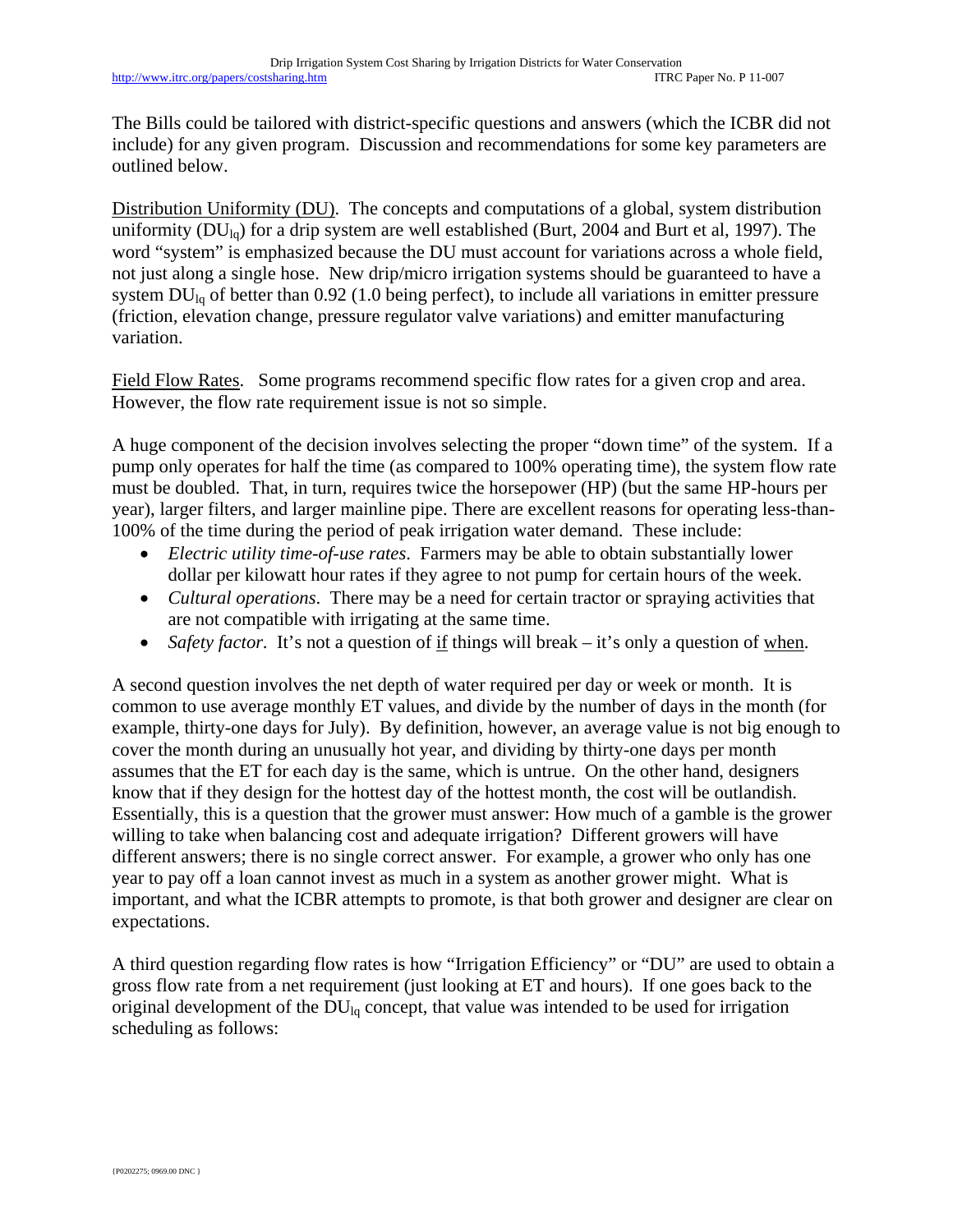$$
Gross to apply = \frac{Net Required}{DU_{lq} \times \left(1 - \frac{\% surface losses}{100}\right)}
$$
(1)

The focus was to avoid under-irrigation. By using the "low quarter" (lq) concept for DU in this equation, only one-eighth of the field would be underirrigated and the underirrigation on that small part of the field would be minimal. The argument was that it was not worth it to adequately irrigate the entire field, and that slight under-irrigation of one-eighth of the field was much more economical.

However, there is another way to view this computation. This scenario guarantees that there will be deep percolation on seven-eighths of the field. The question for an irrigation district that is trying to minimize high water table problems is simple: Is this a desirable goal? Or should the  $DU_{1q}$  be eliminated from the equation above? If it is eliminated, half of the field will have deep percolation, and half will have under-irrigation. It is an interesting discussion item. It is important to point out, however, that if the DU is very good, it does not really make much difference. For drip/micro systems, the gross should be very similar to the net required. So why do cost sharing programs not require a guaranteed high new DU, plus the proper filtration and chemigation equipment, to help ensure that the DU will remain high over time?

Many customers and dealers focus on the flow rate of the emitters or tape. That flow rate number should not directly enter into this conversation. The numbers of interest are (i) the flow rate of the pump, and (ii) the total acreage irrigated by that pump.

As a general guideline, the following specification provides for time-of-use electrical demand and reasonable results :

- Design a drip/micro system for 17 hours of operation per day during peak ET period.
- For the peak ET, use the published average peak monthly ET value, multiplied by 1.05
- For the DUlq, use a value of 0.82. This assumes eventual deterioration of performance (from the 0.92 at the start).
- Assume no surface losses, as extra evaporation should be built into the peak ET number.

Chemical Injection. Both nutrient and maintenance chemicals need to be injected through drip systems. Well informed farmers have numerous chemical tanks at the filter site, while those with less knowledge about the subject have one or none.

There are two common, significant problems with many common installations in regard to chemical injection:

- 1. Not enough injection points or injection pumps are supplied. Every chemical needs a different pump and meter and injection point because:
	- a. Mixing chemicals often creates compatibility problems (i.e., things plug up)
	- b. Different chemicals have entirely different flow rate requirements (e.g., nitrogen will be injected at a higher rate than a special polymer to inhibit iron problems)
	- c. Chemicals can't be spoonfed if only one chemical can be injected at once.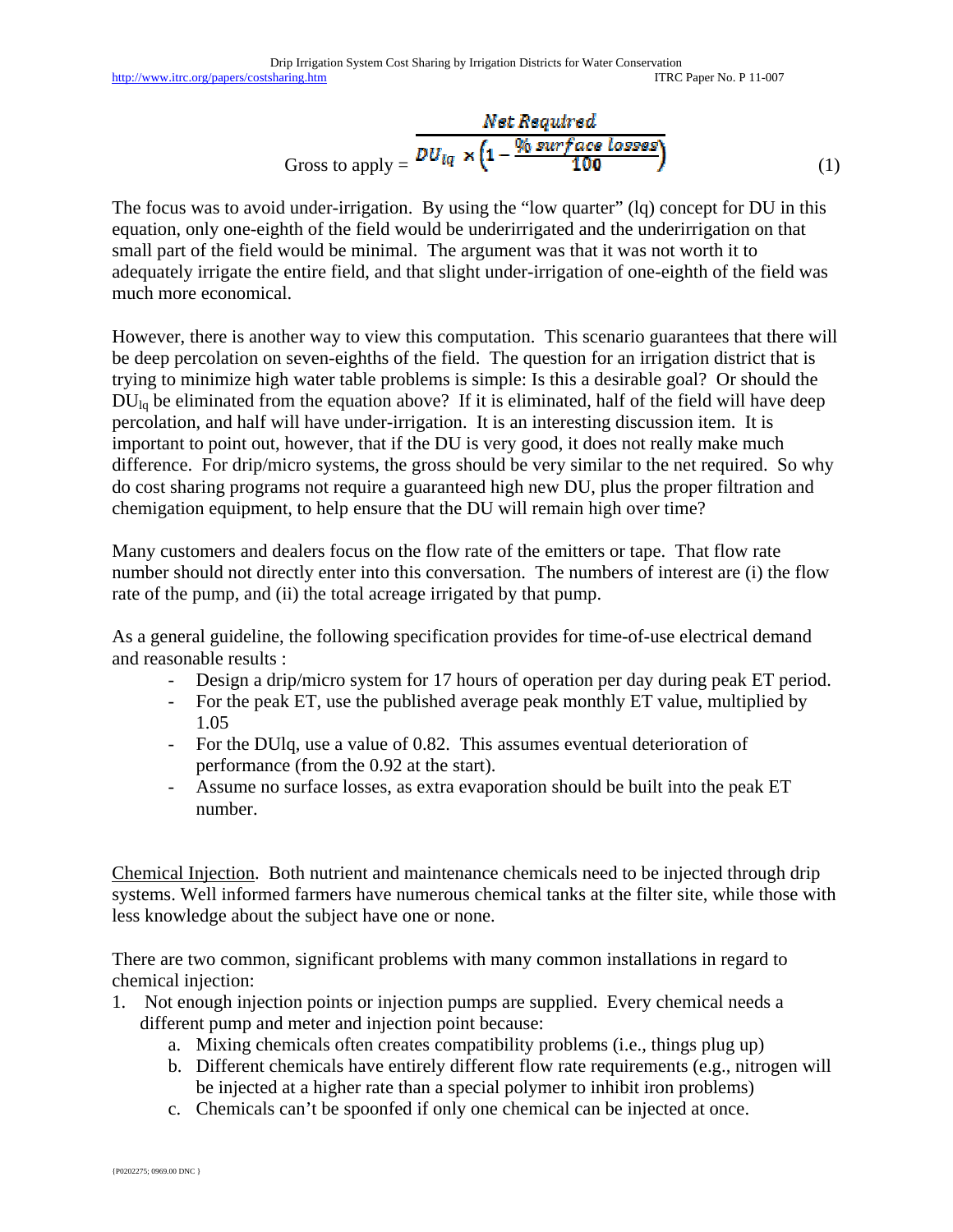- 2. Many chemicals are injected downstream of filters rather than upstream. This requires that the designer and farmer address several issues:
	- a. The system must be designed to stop chemical injection during filter backflushing, or else the backflush water (minus the dirt) needs to be recirculated. Commercial equipment is readily available for both solutions.
	- b. A common complaint is that the filters backflush all the time, so it is impossible to stop chemical injection during filter backflush. This means something is wrong with the filter system.
	- c. Some growers damage their filters by injecting high dosages of strong acids. In most cases, however, strong acids are not necessary. In many soils, it is very easy to drop the pH but almost impossible to raise it again. And hoping that strong acids will adequately dissolve carbonate precipitation on emitters is a bit of a gamble.
	- d. The big exception to the upstream injection recommendation, of course, is pesticides. Those should always be injected downstream.

Basic recommendations are as follows:

- Install an approved backflow prevention valve before any injection points, if the water supply is a well or the source water could be contaminated by backflow.
- Install four injection points upstream of the filter, and two downstream.
- Install five outdoor receptacles that can power injector pumps with 20 amps each, 110 V.

Flow meter. Use a full spool flow meter with a pulse or 4-20 mA output that can be connected to fertilizer injector for proportional injection. The flow meter must be installed with upstream and downstream dimensions that conform to manufacturer requirements.

Adequate Filtration. The first truth about filtration of surface water is that there is rarely enough attention paid to "prefiltration". Almost all drip/micro filters (disc, sand media, screen) are polishing filters. They are incapable of adequately handling large particles and very heavy dirt loads. That is the task for settling ponds, rotating screens upstream of the pump, etc., known as prefiltration. Additionally, for well pumps, starting a pump slowly with a variable frequency drive controller works exceptionally well to minimize the large amounts of sand and dirt that can show up when a typical well pump starts up. For canal deliveries, irrigation districts should investigate the most applicable pre-filtration devices, and then specify those as requirements.

The author of this paper has personal preferences for the "polishing" filtration. For simple sand problems, the best option can be a screen filter with internal rotating wands. For almost anything else, the author recommends media tanks. Still, there are huge differences in the quality, ease of maintenance, and ease of operation of various models and brands. ITRC recently published a report on sand media filters that points out recent improvements in sand media filtration (http://www.itrc.org/reports/mediafilters.htm).

Once the required prefiltration and the correct type of filter are present, there must be standards or guidelines for the proper size or number of filters. The filter number and size are highly dependent on water quality as well as the size/type of emitter in the field. Without adequate guidelines, farmers are faced with multiple vendors selling multiple sizes of filters for the same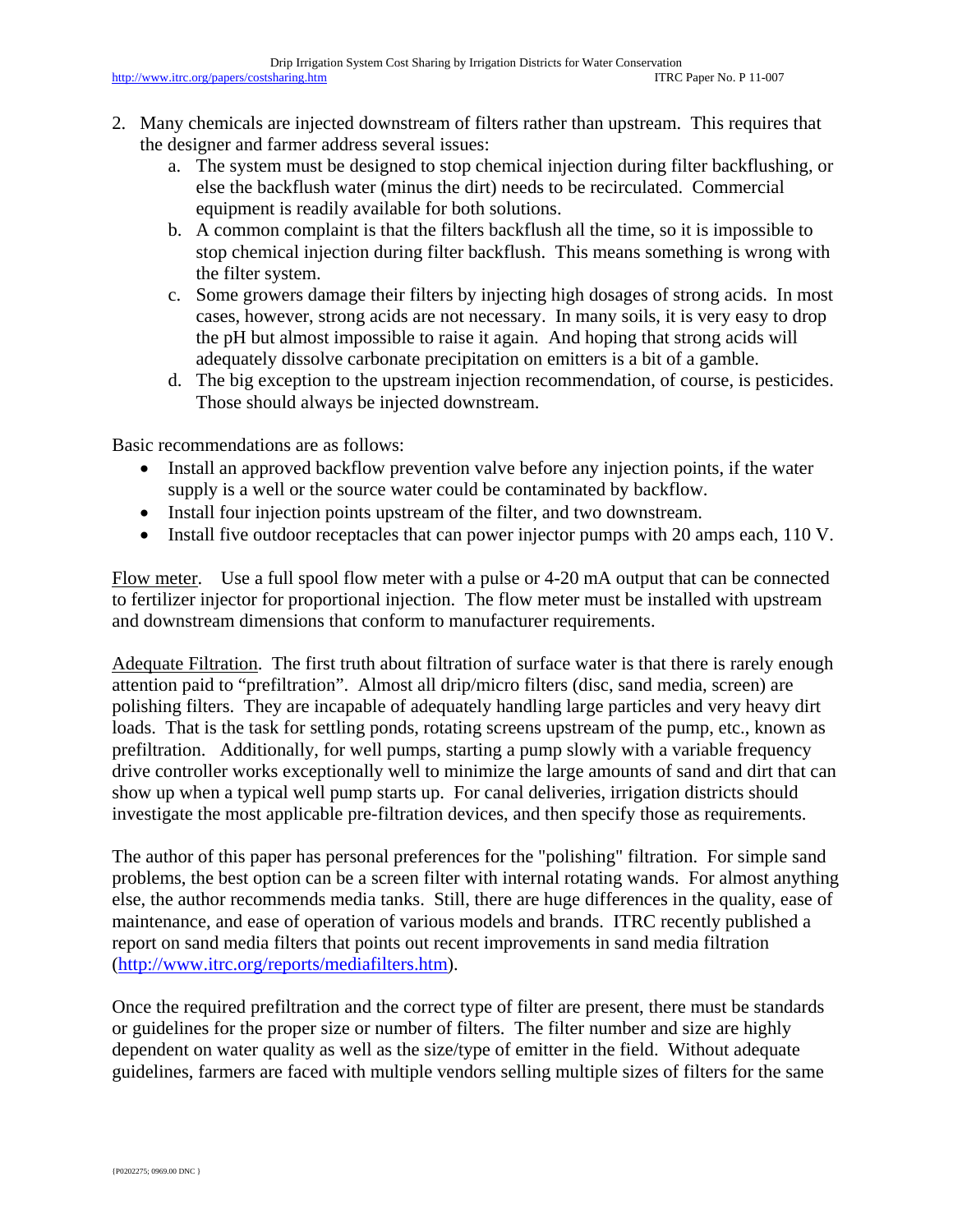flow rate and water quality. The ITRC recommendations for media tank sizing are shown in Table 1.

|                              |                            | <b>Number and Size</b> |
|------------------------------|----------------------------|------------------------|
| Irrig. System Flow Rate, GPM |                            | (Dia) of Tanks         |
| Moderate Dirt Load           | Moderately Heavy Dirt Load |                        |
| 50                           | 35                         | $2 - 18"$              |
| 100                          | 70                         | $3 - 18"$              |
| 150                          | 105                        | $3 - 24"$              |
| $175 - 275$                  | $122 - 192$                | $3 - 30"$              |
| $276 - 425$                  | $193 - 299$                | $4 - 30"$              |
| $426 - 575$                  | $300 - 399$                | $4 - 36"$              |
| $576 - 775$                  | 400-539                    | $3 - 48"$              |
| 776-1025                     | $540 - 719$                | $4 - 48"$              |
| 1026-1275                    | $720 - 899$                | $5 - 48"$              |
| $1275 - 1525$                | $900 - 1069$               | $6 - 48"$              |
| $1526 - 1675$                | $1070 - 1170$              | $7 - 48"$              |

Table 1. Recommended sand media tank sizing (Burt and Styles, 2011)

Pump Efficiency and Power. This is important because of ongoing operation expenses. There are three major items to highlight:

- 1. It is almost impossible to perfectly match one pump to all of the various flow rate and pressure combinations that one encounters in a drip system when considering various backflush flows, different block sizes, different block elevations, etc. The simple solution is to select a good large pump and use a variable frequency drive controller to avoid excess power consumption when it is not needed.
- 2. The minimum acceptable pumping plant efficiency should be specified. Recommended new pumping plant efficiencies should be 72% or better.
- 3. Even with an excellent efficiency, a pumping plant might still be pumping much more pressure than necessary. Typical wastes of energy in drip/micro systems are:
	- a. Valves that require large (e.g., 20 psi) pressures just to open, even though the manufacturers report only 1-3 psi friction at the design flow rate (without mentioning that the valve will not open at low pressures). This is an important consideration for drip tape systems. If drip tape systems are cost-shared, the valves should be specified to have no more than a 4 psi loss while delivering the desired discharge pressure.
	- b. Designers under-design the backflush piping on drip systems, and think that media tanks need 35 psi to backflush properly, which is not true. However, other filters actually require 35 psi, minimum, to operate properly.
	- c. Poor designs have very long hoses (albeit with pressure compensating emitters) and small pipes and small valves, plus a conservative "10 psi" or so added as a buffer amount.

On flat ground, the system should be designed for a total inlet pressure to the system of less than 35 psi.

# **CONCLUSION**

It is easy to set up a simple cost sharing program for drip/micro irrigation systems, but programs must be carefully structured to maximize all benefits that are achievable. Growers and districts must recognize that their goals may be different, and any program must be tailored accordingly.